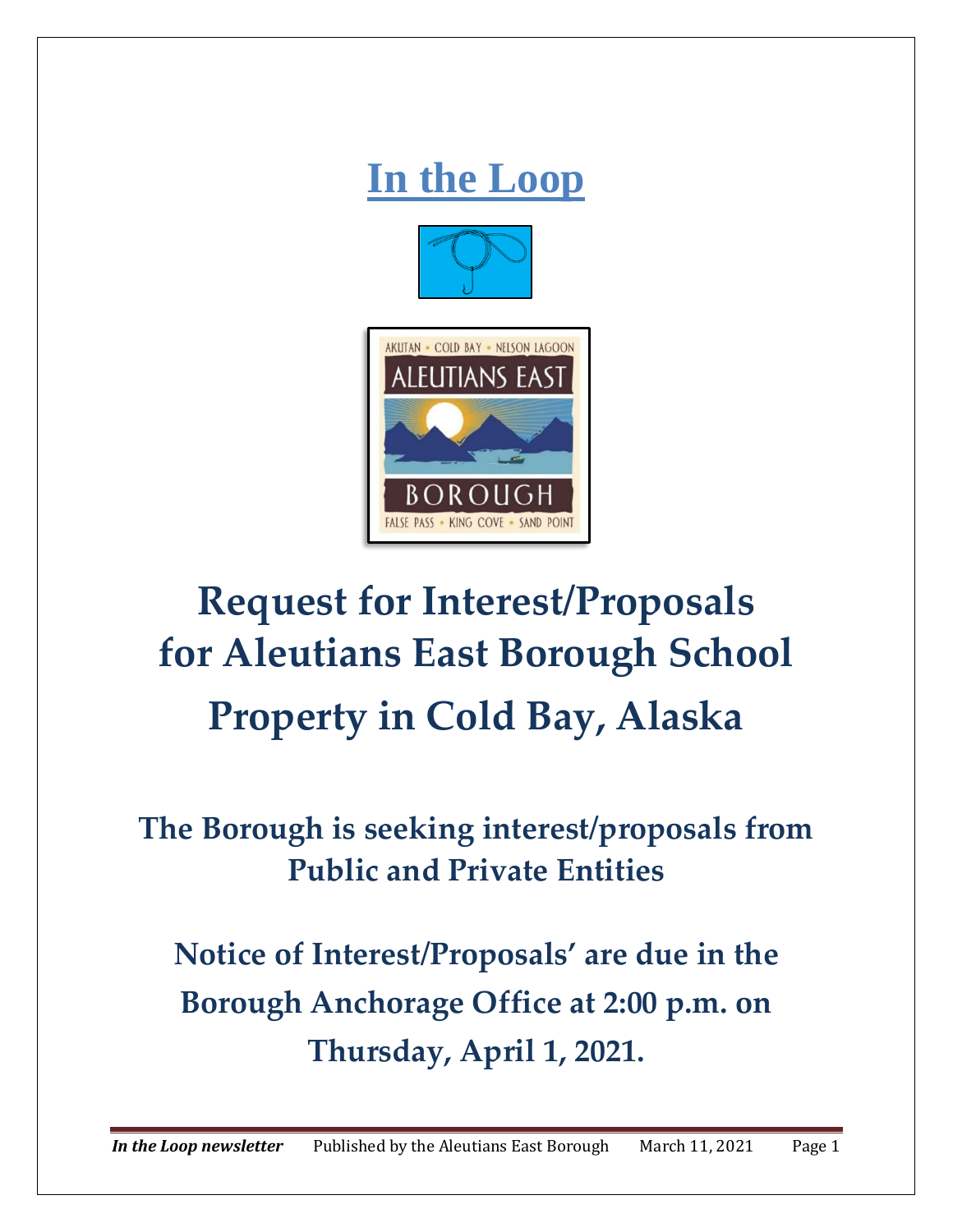# **Request for Interest/Proposals packets can be obtained from the Borough Anchorage Office or call 907‐274‐7555 or email Glennora Dushkin at [gdushkin@aeboro.org](mailto:gdushkin@aeboro.org)**

## **REQUEST FOR INTEREST/PROPOSALS**

The Aleutians East Borough (Borough) is interested in disposing of the Cold Bay School (School). Due to insufficient enrollment numbers, the Aleutians East Borough School District closed the School in the summer of 2015. The Borough does not anticipate opening a school in the near future and if it does need to open a school in the future, the Borough owns sufficient property in Cold Bay to build a smaller, more efficient school.

The School is a 30+ year-old building and has generally been maintained in good condition. The school includes several classrooms, a library, a reception and administrative office, a central supply room, kitchen, janitor closet, boiler room, showers and a gymnasium. It is approximately 11,000+ square feet. Included with the school is a separate shop building connected by a boardwalk. A radio or weather station tower is attached to the end of the classroom wing. A fenced l-shaped playground and ball court with rubberized surface is located behind the classroom wing and is in good condition. The building is serviced by buried water and sewer service. A fire hydrant is located near the front end of the gymnasium.

The School is located near the Cold Bay Airport within the Seward Meridian, Township 57 South, Range 89 West, Section 36, in the Kodiak Recording District, Third Judicial District, Alaska. More specifically, it is Lot 1A, Block 10, consisting of 84,689.92 square feet of land. The land is owned by the State of Alaska and is leased to the Borough through the Alaska Department of Transportation and Public Facilities (ADOT&PF). The school facility and shop building are owned by the Borough.

There are a few options for interested parties: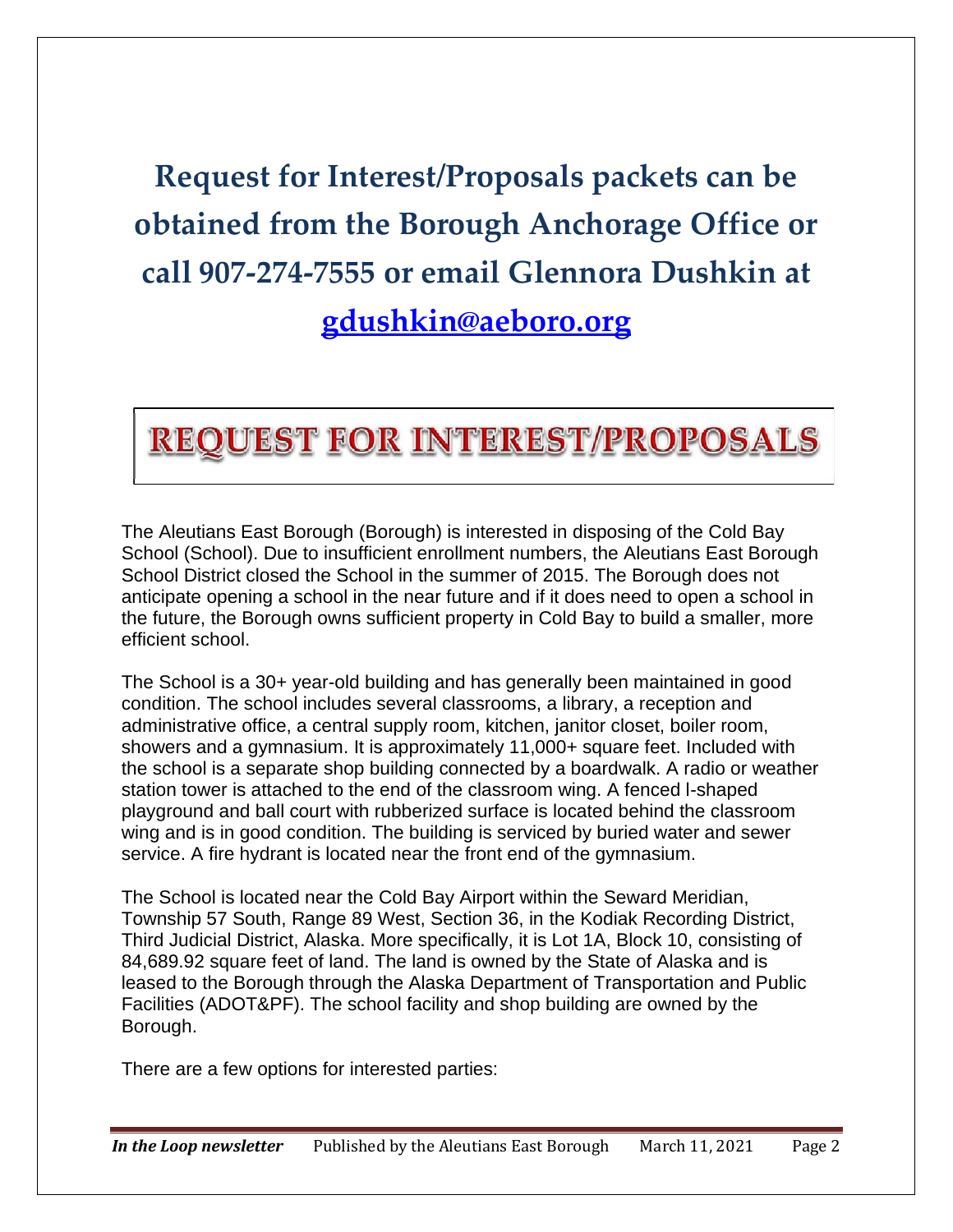- 1. The school facility and shop building can be purchased/transferred from the Borough, and the lease agreement can be transferred by Assignment, subject to approval by ADOT&PF.
- 2. The school facility and shop building can be purchased and removed from the lot by thebuyer.

The Borough is seeking interest/proposals from public and private entities. If your public or private entity is interested in acquiring the Cold Bay School, please complete the attached Interest/Proposal Sheet and either mail it to the Borough Administrator at 3380 C Street, Suite 205, Anchorage, Alaska 99503 or email it to Glennora Dushkin at [gdushkin@aeboro.org](mailto:gdushkin@aeboro.org) by Thursday, April 1, 2021 by 2 p.m.

#### **SUBJECT PROPERTY:**



Cold Bay School-Front of Building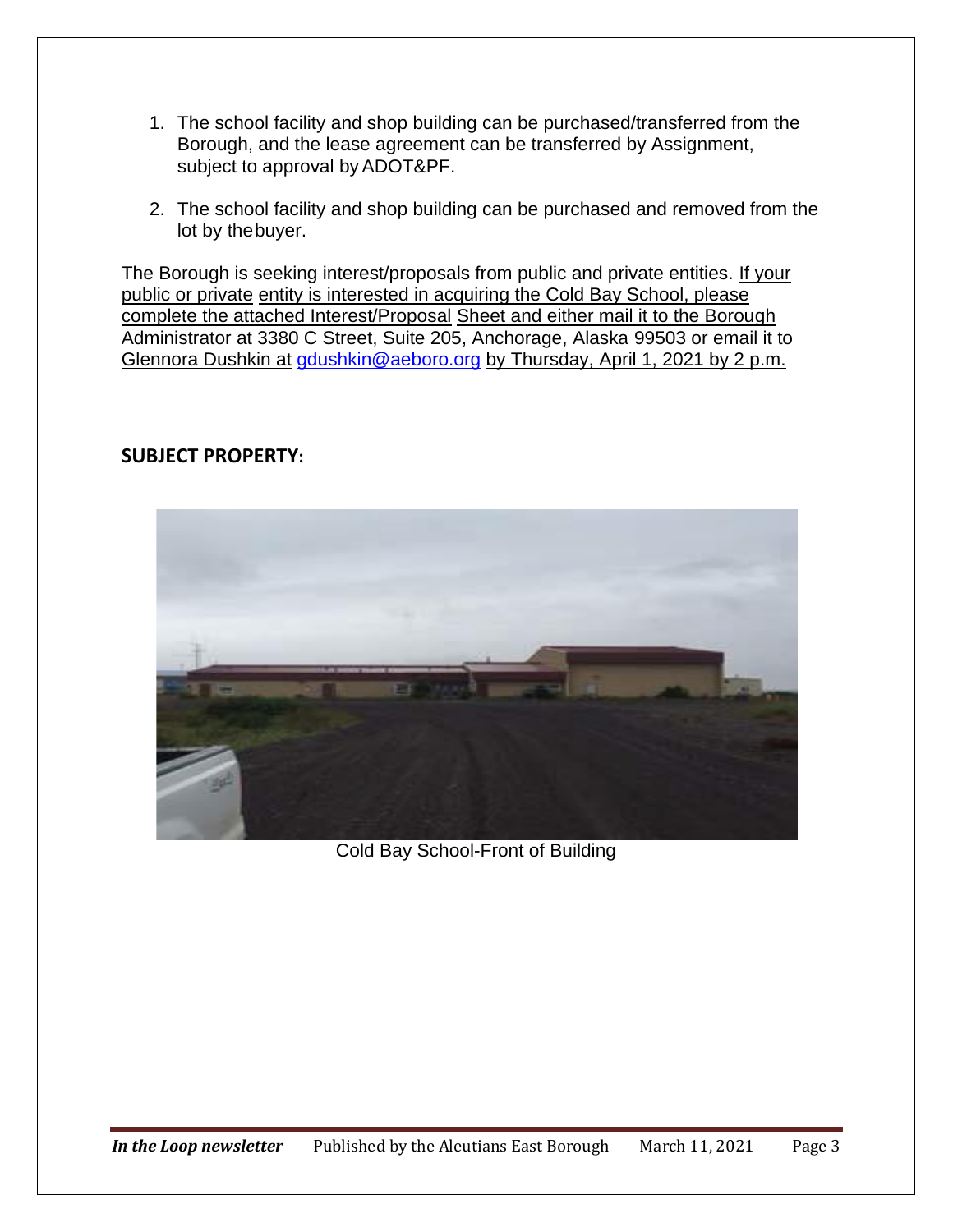

Cold Bay School Shop

#### SITE INSPECTION

All interested parties are urged to personally view the property and improvements from the street. Entry onto the property or into the school is not permitted without preauthorization by the Borough. Interested parties desiring to enter the property to inspect will be able to do so by contacting Kurt Uttecht at 907-952-7150. The property is served by public utilities. There is no representation or warranty concerning the condition of the property, the presence or absence of any environmental pollution, or the suitability of the property for any particular use.

#### **CONVEYANCE**

Conveyance of title to the buildings sold/transferred in this conveyance will be by quit claim deed or bill of sale. A quit claim deed or bill of sale conveys the Borough's interest in the building (The sale/transfer is **"AS IS", WITH ALL FAULTS**) without any warranty expressed or implied.

#### ZONING

The property shall be used in accordance with the zoning and building regulations of the City of Cold Bay. For more information contact the City of Cold Bay at 907-532- 2271.

Questions concerning this Request for Interest/Proposals may be directed to Anne Bailey, Borough Administrator, by email at [abailey@aeboro.org.](mailto:abailey@aeboro.org)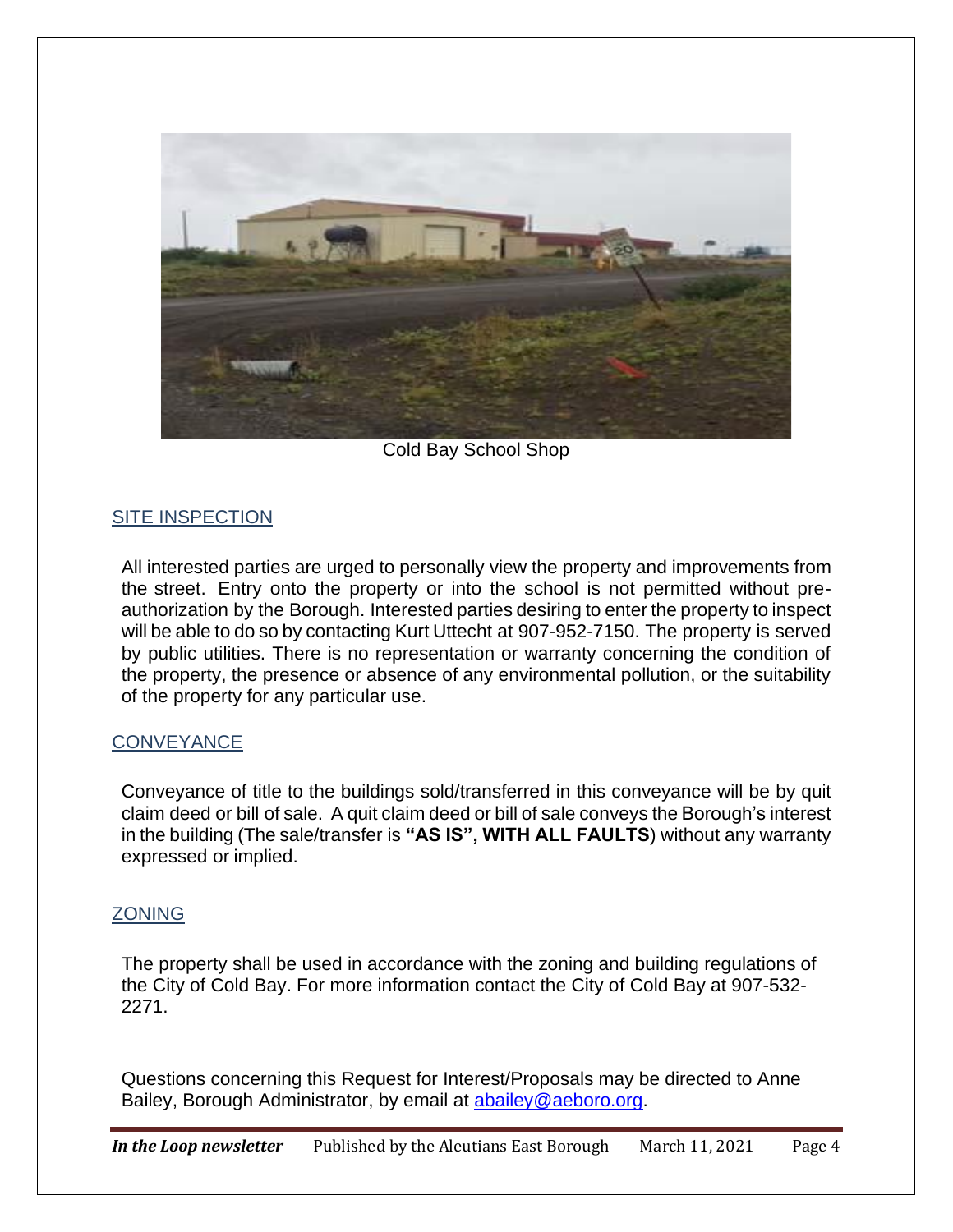| borough. |          |   |   | The borough may reject any or all Notice of Interest/Proposals if the<br>borough administrator determines that it is in the best interest of the |   |   |  |
|----------|----------|---|---|--------------------------------------------------------------------------------------------------------------------------------------------------|---|---|--|
| D        | <b>S</b> | C | A | М                                                                                                                                                | Е | R |  |

*This brochure is for informational purposes only and does not constitute an offer to convey the property. The terms of the conveyance will be determined by the agreement and the documents signed at closing.*

*The Aleutians East Borough reserves the right to waive technical defects in this brochure and to reject any proposals for any reason whatsoever.*

*It is the interested party's responsibility to investigate and be aware of any federal, state, borough or city permits that may be required.*

If you'd like to subscribe, please email **ltanis@aeboro.org**.